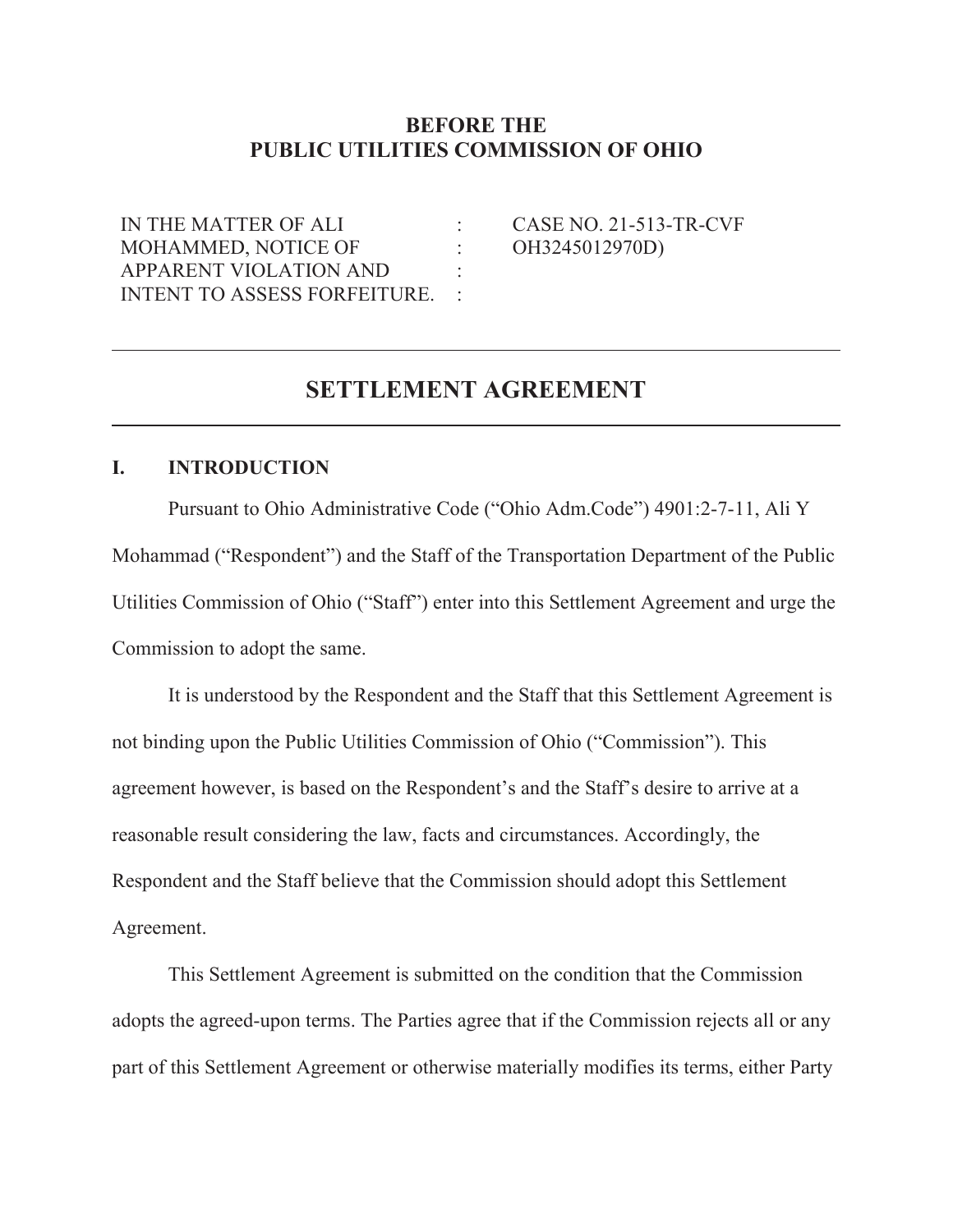shall have the right, within thirty (30) business days of the Commission's order, either to file an application for rehearing or to terminate and withdraw from this agreement by filing a notice with the Commission. If an application for rehearing is filed, and if the Commission does not, on rehearing, accept the Settlement Agreement without material modification, either Party may terminate and withdraw from this Settlement Agreement by filing a notice with the Commission within ten (10) business days of the Commission's order or entry on rehearing. In such an event, a hearing shall go forward, and the Parties shall be afforded the opportunity to present evidence through witnesses, to cross-examine all witnesses, to present rebuttal testimony, and to file briefs on all issues.

## **II. PROCEDURAL HISTORY**

- **A.** On 01-21-2021, a vehicle operated by NESCO TRANSPORTATION INC and driven by, MOHAMMED, ALI Y was inspected in the State of Ohio. The following violation was discovered:
	- Driving a CMV while CDL is suspended for safety-related or unknown reason and outside the state of driver's license issuance, in violation of 49 C.F.R. § 383.51A-SOUT
- **B.** On January 25, 2021, Staff sent a timely Notice of Apparent Violation and Intent to Assess Forfeiture ("Notice") in accordance with Ohio Adm.Code 4901:2-7-07 for Case No. OH3245012970D. The Notice assessed the Respondent \$500.00 for the violation.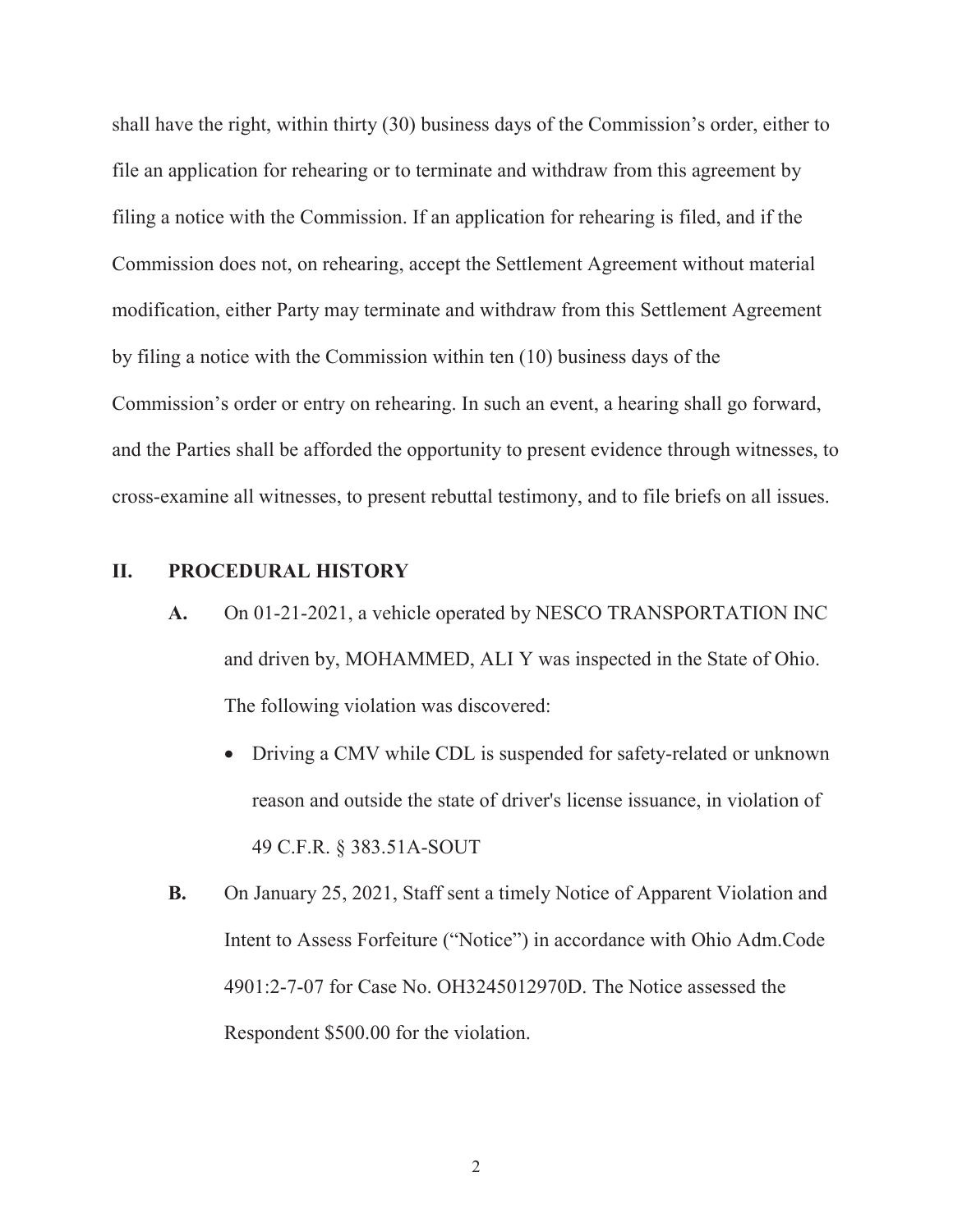- **C.** The Respondent paid the forfeiture amount and, thus, ended any future proceedings before the Commission to challenge the violation and forfeiture amount, in accordance with Ohio Adm.Code 4901:2-7-22.
- **D.** On April 29, 2021, Respondent filed a letter with the Commission essentially requesting that Ohio Adm.Code 4901:2-7-22 be waived and that the matter be reopened to allow the Respondent the ability to challenge the violation and forfeiture.
- **E.** The parties have negotiated this Settlement Agreement which the parties believe resolves all the issues raised in the Notice.

## **III. SETTLEMENT AGREEMENT**

The parties hereto agree and recommend that the Commission find as follows:

- **A.** Respondent agrees that the violation of 49 C.F.R. § 383.51A-SOUT may be included in the Respondent's history of violations insofar as it may be relevant for purposes of determining penalty actions by the Ohio Bureau of Motor Vehicles, including, but not limited to, the disqualification of the Respondent's commercial driver's license, or for future violations.
- **B.** The recommended civil forfeiture for the violation of 49 C.F.R. § 383.51A-SOUT will not be returned to the Respondent.
- **C.** Staff agrees to submit a conviction modification request to the Ohio Bureau of Motor Vehicles to vacate/modify the BMV conviction.

3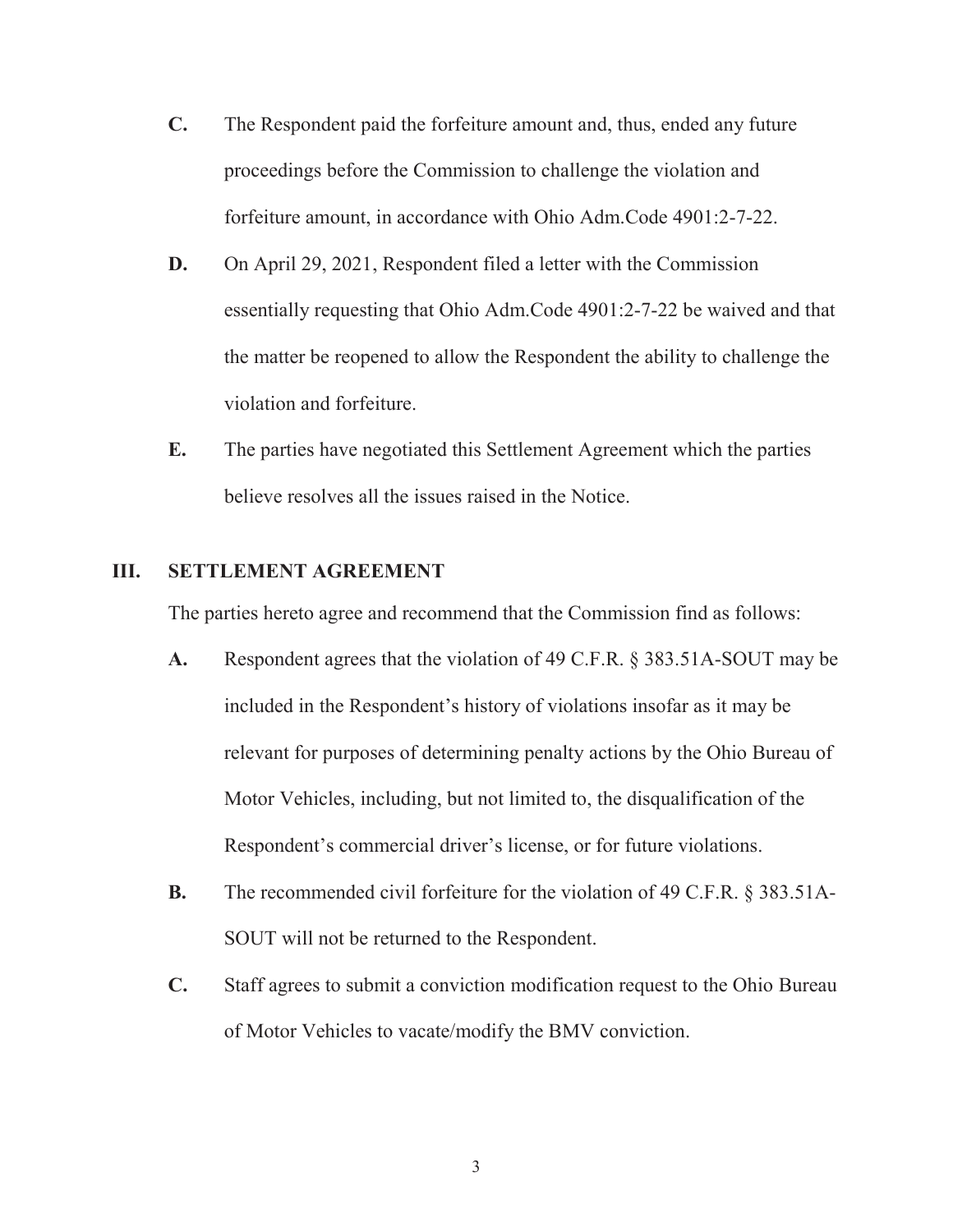- **D.** This Settlement Agreement shall not become effective until adopted by an Opinion and Order of the Commission. The date of the entry of the Commission order adopting this Settlement Agreement shall be considered the effective date of the Settlement Agreement.
- **E.** This Settlement Agreement is made in settlement of all factual or legal issues in this case. It is not intended to have any effect whatsoever in any other case or proceeding, except as described in Paragraph A.

## **IV. CONCLUSION**

The Signatory Parties agree that this Settlement Agreement is in the best interest of all Parties, and urge the Commission to adopt the same. The undersigned respectfully request that the Commission issue an entry in accordance with the terms set forth in this Settlement Agreement.

The Parties have manifested their consent to the Settlement Agreement by affixing their signatures below.

On behalf of Ali Y Mohammad /<sub>S</sub>/Ali Y. Mohammad (per email authorization) /<sub>S</sub>/ Robert Eubanks **Ali Y Mohammad** 1230 JOSEPHINE CT APT 10B MONROE, MI 48162-3460 On Behalf of the Staff of the Public Utilities Commission of Ohio **Robert Eubanks**  Assistant Attorney General Public Utilities Section 30 East Broad Street, 26th Floor Columbus, Ohio 43215

Date: 08/13/2021

08/13/2021 Date: 08/13/21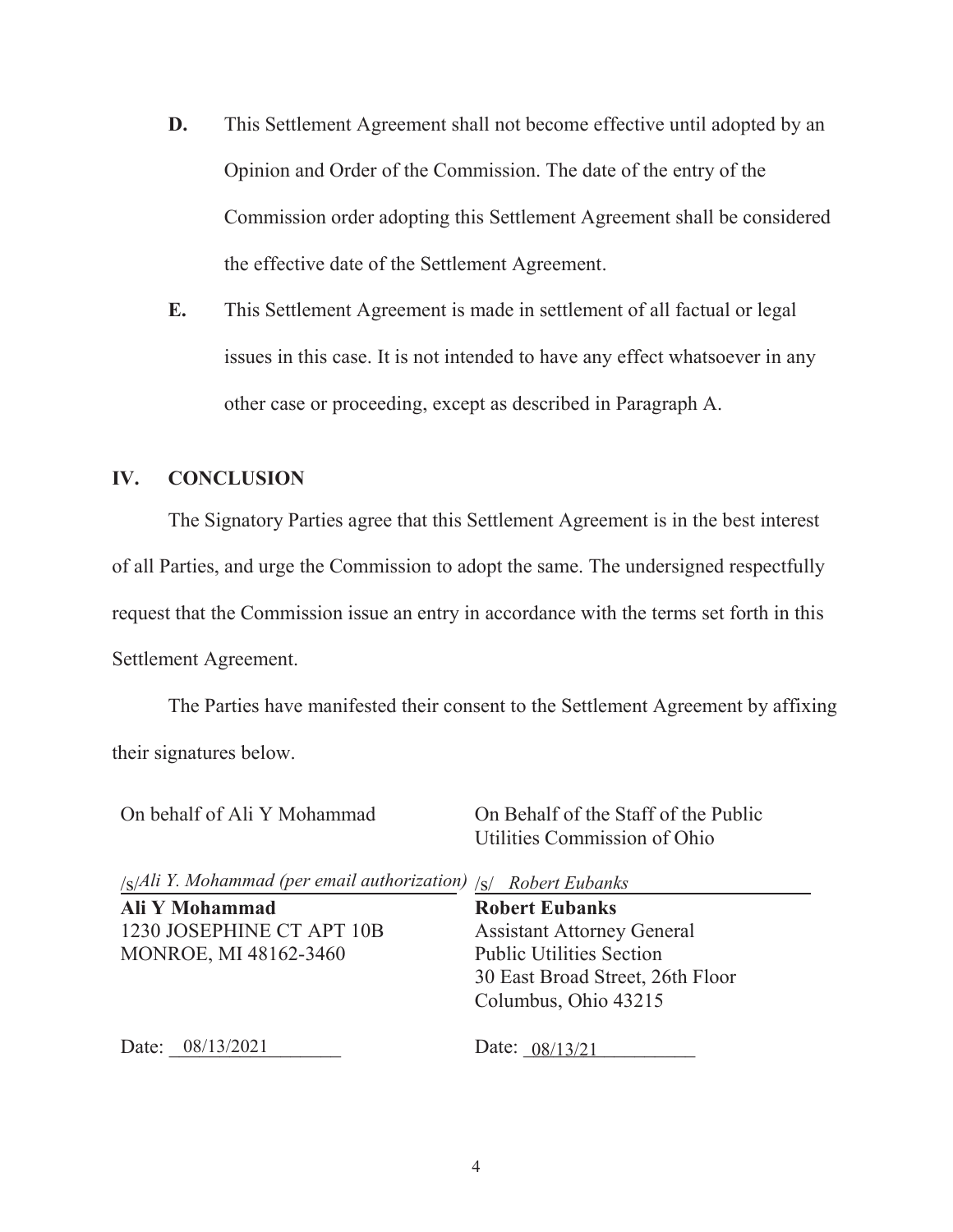# Kimberly Naeder

**Subject:** FW: Alli Y Mohammad: Settlement Agreement: Permission to Sign

From: Ali Alazzawi <nesco.trans@icloud.com> Sent: Thursday, August 12, 2021 12:58 PM To: Assi, Machhadie (AG-Contractor) <AssiM1@michigan.gov> Cc: Robert Eubanks <Robert.Eubanks@OhioAGO.gov> Subject: Re: Alli Y Mohammad: Settlement Agreement: Permission to Sign

I have read the attached stipulation order / settlement agreement prepared by Assistant attorney general Robert Eubanks for my case nb 21-513-TR-CVF and I agree to the terms and give mr. Eubanks permission to sign on my behalf . Sincerely, Ali Mohammad

Sent from my iPhone

On Aug 12, 2021, at 18:53, Assi, Machhadie (AG-Contractor) <AssiM1@michigan.gov> wrote:

I will inform him about it via phone and will have him email you permission. Thanks so much for facilitating the process. I appreciate you !

Micho

From: Robert Eubanks <Robert.Eubanks@OhioAGO.gov> Sent: Thursday, August 12, 2021 11:51 AM To: Assi, Machhadie (AG-Contractor) <AssiM1@michigan.gov> Cc: nesco.trans@icloud.com Subject: RE: Alli Y Mohammad: Settlement Agreement: Permission to Sign

CAUTION: This is an External email. Please send suspicious emails to abuse@michigan.gov

I will correct the spelling of his name and, if he gives me permission via a response to this email to sign on his behalf, I will do so and attached the email permission to the stipulation.

Robert Eubanks Senior Assistant Attorney General Ohio Attorney General's Office 30 East Broad Street; 26<sup>th</sup> Floor Columbus, Ohio 43215 614 517-6091 (Cell Phone)

*\* Please note that, in adherence to best practices brought about in response to COVID-19, the Ohio Attorney General's Office moved to a "remote work" status effective March 18, 2020. All members of the office remain available remotely during normal business hours. Thank you for your patience.*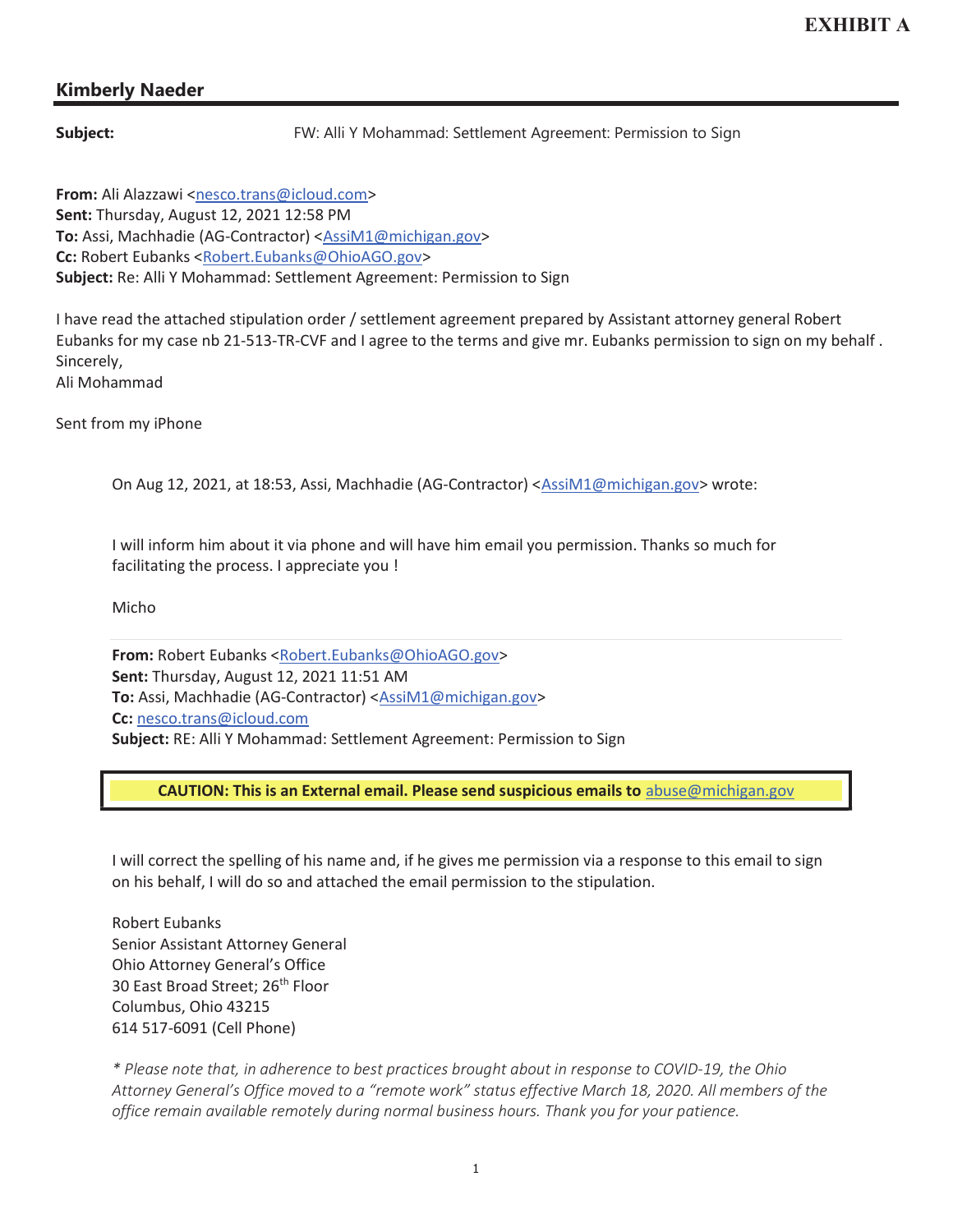From: Assi, Machhadie (AG-Contractor) <AssiM1@michigan.gov> Sent: Thursday, August 12, 2021 11:46 AM To: Robert Eubanks <Robert.Eubanks@OhioAGO.gov> Cc: nesco.trans@icloud.com Subject: RE: Alli Y Mohammad: Settlement Agreement

Good morning Mr. Eubank,

Since Mr. Ali is overseas with limited access to internet and printer, Can I or yourself sign on his behalf? Also , Correction : His name is spelled "Ali " with one L not "Alli " as written on page 4.

Thanks Micho

From: Robert Eubanks <Robert.Eubanks@OhioAGO.gov> Sent: Thursday, August 12, 2021 10:48 AM To: Assi, Machhadie (AG-Contractor) <AssiM1@michigan.gov> Cc: nesco.trans@icloud.com Subject: RE: Alli Y Mohammad: Settlement Agreement

CAUTION: This is an External email. Please send suspicious emails to abuse@michigan.gov

Mr. Mohammad,

Please find attached the settlement agreement for Case No. 21-513 before the Public Utilities Commission of Ohio. Please review the agreement, and if it is acceptable, sign it, scan it, and send it back to the me.

Thanks,

Robert Eubanks Senior Assistant Attorney General Ohio Attorney General's Office 30 East Broad Street; 26<sup>th</sup> Floor Columbus, Ohio 43215 614 517-6091 (Cell Phone)

*\* Please note that, in adherence to best practices brought about in response to COVID-19, the Ohio Attorney General's Office moved to a "remote work" status effective March 18, 2020. All members of the office remain available remotely during normal business hours. Thank you for your patience.*

From: Assi, Machhadie (AG-Contractor) <AssiM1@michigan.gov> Sent: Sunday, August 8, 2021 2:11 PM To: Robert Eubanks <Robert.Eubanks@OhioAGO.gov> Cc: nesco.trans@icloud.com Subject: RE: Alli Y Mohammad: Settlement Agreement

Mr. Eubank ,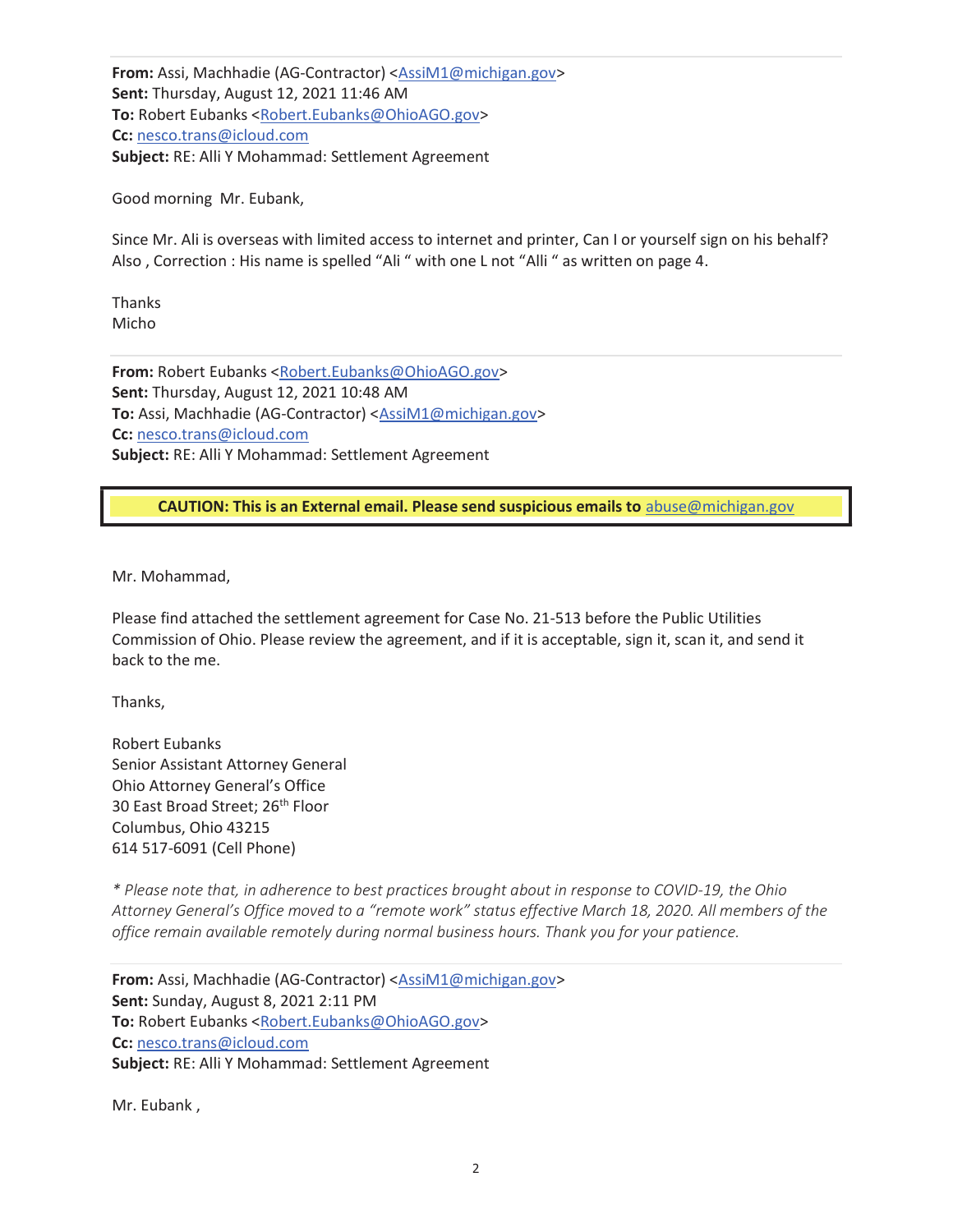Thanks for the updates. Please make sure when you have the settlement agreement ready for Mr. Ali Mohamad , to email it as well to Mr. Mohammed cc'd on this email thread.

Sincerely, Micho

From: Robert Eubanks <Robert.Eubanks@OhioAGO.gov> Sent: Friday, August 6, 2021 3:00 PM To: Assi, Machhadie (AG-Contractor) <AssiM1@michigan.gov> Subject: Alli Y Mohammad: Settlement Agreement

### CAUTION: This is an External email. Please send suspicious emails to abuse@michigan.gov

Ms. Assi,

The person who needs to approve the settlement agreement for Staff is out until Tuesday. I will have to wait until then to send it to you.

Thanks,

Robert Eubanks Senior Assistant Attorney General Ohio Attorney General's Office 30 East Broad Street; 26<sup>th</sup> Floor Columbus, Ohio 43215 614 517-6091 (Cell Phone)

*\* Please note that, in adherence to best practices brought about in response to COVID-19, the Ohio Attorney General's Office moved to a "remote work" status effective March 18, 2020. All members of the office remain available remotely during normal business hours. Thank you for your patience.*